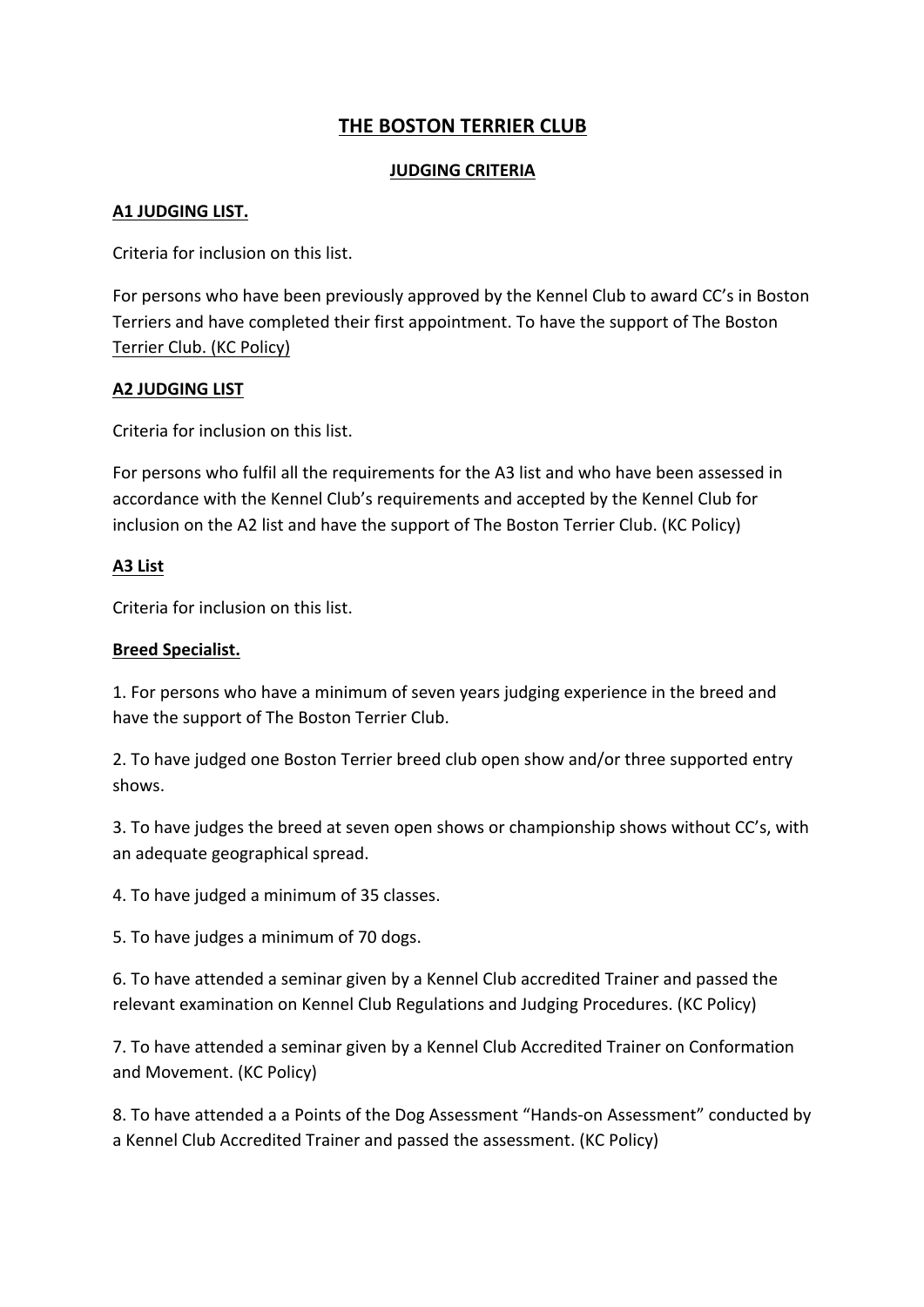9. To have attended at least one breed specific seminar run in accordance with the relevant Kennel Club code of best practice and passed an examination and/or assessment where applicable. (KC Policy)

10. To have bred and/or owned a minimum of three dogs when they obtained their first entry in the Kennel Club Stud Book. (Save in exceptional circumstances) (KC Policy)

11. To have stewarded over a minimum of 12 days at shows.(Open or Championship shows only. (KC Policy)

## **Non Breed Specialist.**

1. Minimum of seven years judging experience in any one breed (to include five years in this breed) and to have the support of The Boston Terrier Club.(KC Policy)

2. To have judged one Boston Terrier breed club show and/or two breed club supported shows.

3. To have judged the breed at four open shows or championship shows without CC's with an adequate geographical spread.

4. To have judged a minimum of 35 classes in this breed.

5. To have judged a minimum of 70 dogs in the breed. (KC Policy)

6. To have awarded CC's in at least one other breed. (KC Policy)

7. To have attended at least one Boston Terrier Club seminar run in accordance with the relevant Kennel Club code of best practice.

8. To have bred and/or owned a minimum of three dogs of any breed when they obtained entry in the Kennel Club Stud Book.(save in exceptional circumstances)

### **B List**

Criteria for inclusion on this list.

All persons on this list MUST have obtained both parts of the certificate in KC Rules and Regulations.

### **Breed Specialists.**

1. For those persons who have had four years of experience owning and exhibiting the Boston Terrier and have the support of The Boston Terrier Club.

2. To have judged ten breed classes of Boston Terriers at open shows or championship shows without CC's.